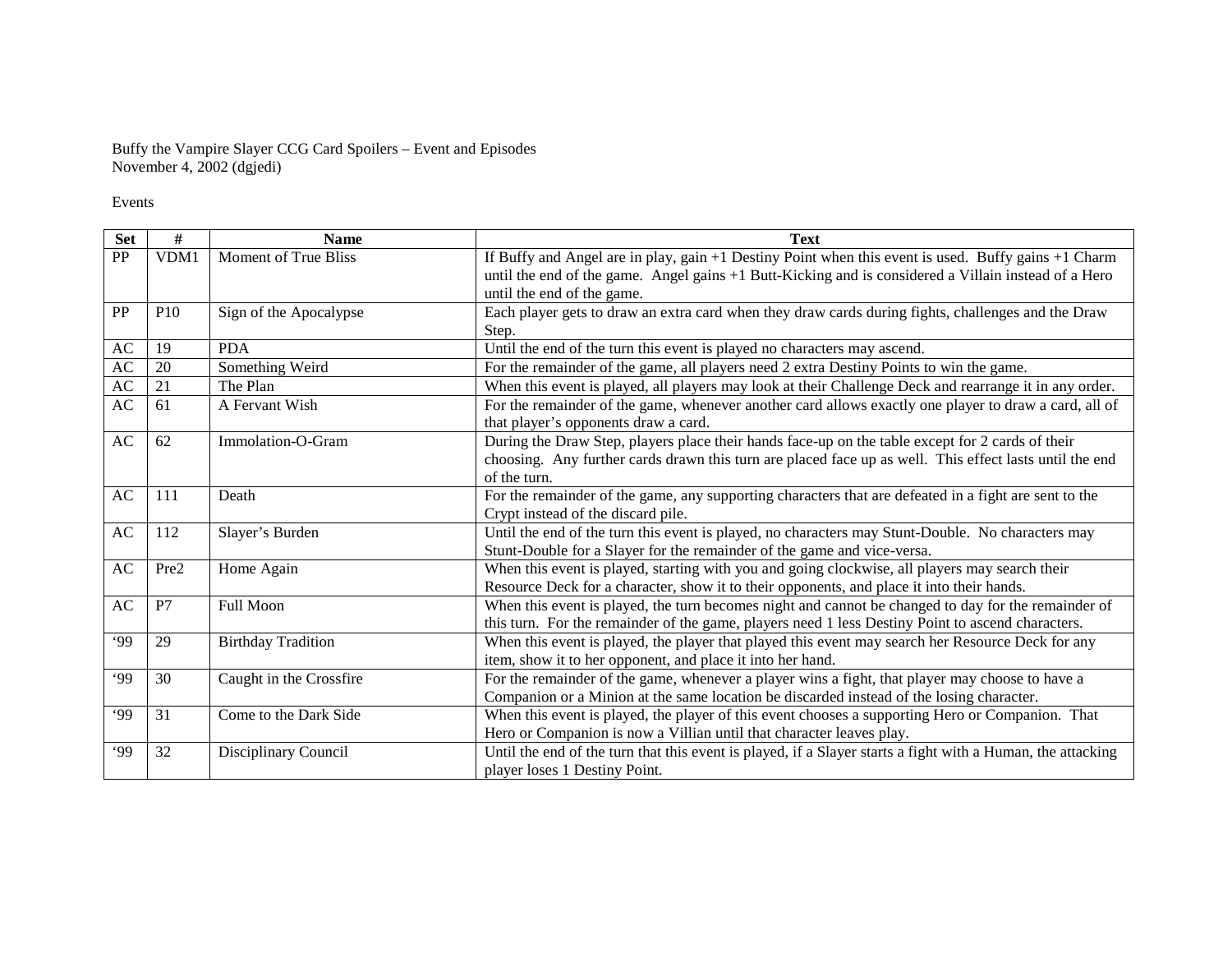| <b>Set</b> | #              | <b>Name</b>            | <b>Text</b>                                                                                              |  |
|------------|----------------|------------------------|----------------------------------------------------------------------------------------------------------|--|
| .99        | 33             | Locker Search          | When this event is played, all players show their hands to their opponents and discards all items in     |  |
|            |                |                        | their hands.                                                                                             |  |
| 99         | 103            | In the Past            | For the remainder of the game, players may not gain more than 4 Destiny Points for any challenges        |  |
|            |                |                        | with the Pergamum Prophecy or Angel's Curse expansion symbols.                                           |  |
| 99'        | 104            | Young at Heart         | For the remainder of the turn this Event is played, characters do not fatigue during the                 |  |
|            |                |                        | Challenge/Resolve Stage.                                                                                 |  |
| 99'        | 153            | <b>Eventful Combat</b> | For the remainder of the game, events may be placed into talent stacks to boost a talent of your choice  |  |
|            |                |                        | by 1, just like items and skills.                                                                        |  |
| 99'        | 154            | Initiation             | For the remainder of the turn this Event is played, players may face 1 Challenge during the Resource     |  |
|            |                |                        | Step.                                                                                                    |  |
| 99'        | 208            | <b>Fast Food</b>       | If it is day when this event is played, it is now night. During the End Step of the turn this event is   |  |
|            |                |                        | played, Vampires may start fights with Humans.                                                           |  |
| .99        | 209            | Out of Options         | For the remainder of the game, if a player has 30 or more cards in his Crypt, not counting locations or  |  |
|            |                |                        | challenges, that player immediately loses the game.                                                      |  |
| .99        | 257            | Day of Ascension       | When this event is played, at the beginning of the next Conflict Step, all characters in play are placed |  |
|            |                |                        | in Sunnydale Park. A player cannot pass in that Conflict Step as long as 1 of his characters can start a |  |
|            |                |                        | fight.                                                                                                   |  |
| .99        | Pre4           | Freshman Year          | When this event is played, no player may face more than 1 challenge during the next Conflict Step.       |  |
| 99         | P <sub>9</sub> | The Dream              | When this event is played, all players gain 1 Destiny Point in a clockwise manner starting with the      |  |
|            |                |                        | player of this card.                                                                                     |  |

## Episode Cards

| <b>Set</b> | #   |                         | <b>Effect/Result</b>                        | Target/Cancel                                          |
|------------|-----|-------------------------|---------------------------------------------|--------------------------------------------------------|
| .99        | 105 | "Bad Girls" Part 1      | Effect: Once each turn during the Conflict  | Target: Have 2 Slayers in play and a Slayer defeats a  |
|            |     |                         | Step, one of your Slayers can attack while  | Human in a fight.                                      |
|            |     |                         | fatigued.                                   |                                                        |
| 99         | 106 | "Band Candy" Part 1     | Effect: No Heroes or Villians can be played | Target: 2 of your opponent's characters have Candy     |
|            |     |                         | by a player who already has 3 or more       | Bars attached.                                         |
|            |     |                         | Heroes or Villians in play.                 |                                                        |
| 99'        | 107 | "Graduation Day" Part 1 | Effect: Characters may move to the          | Target: A total of 4 Heroes and/or Villians controlled |
|            |     |                         | Fountain Quad from any location.            | by any players are at the Fountain Quad, and Mayor     |
|            |     |                         |                                             | Richard Wilkers III is in play.                        |
| 99'        | 108 | "Lover's Walk" Part 1   | Effect: Willow and Xander gain +1 Charm.    | Target: Willow and Xander, but no other characters,    |
|            |     |                         |                                             | defeat a challenge together that has a Charm talent    |